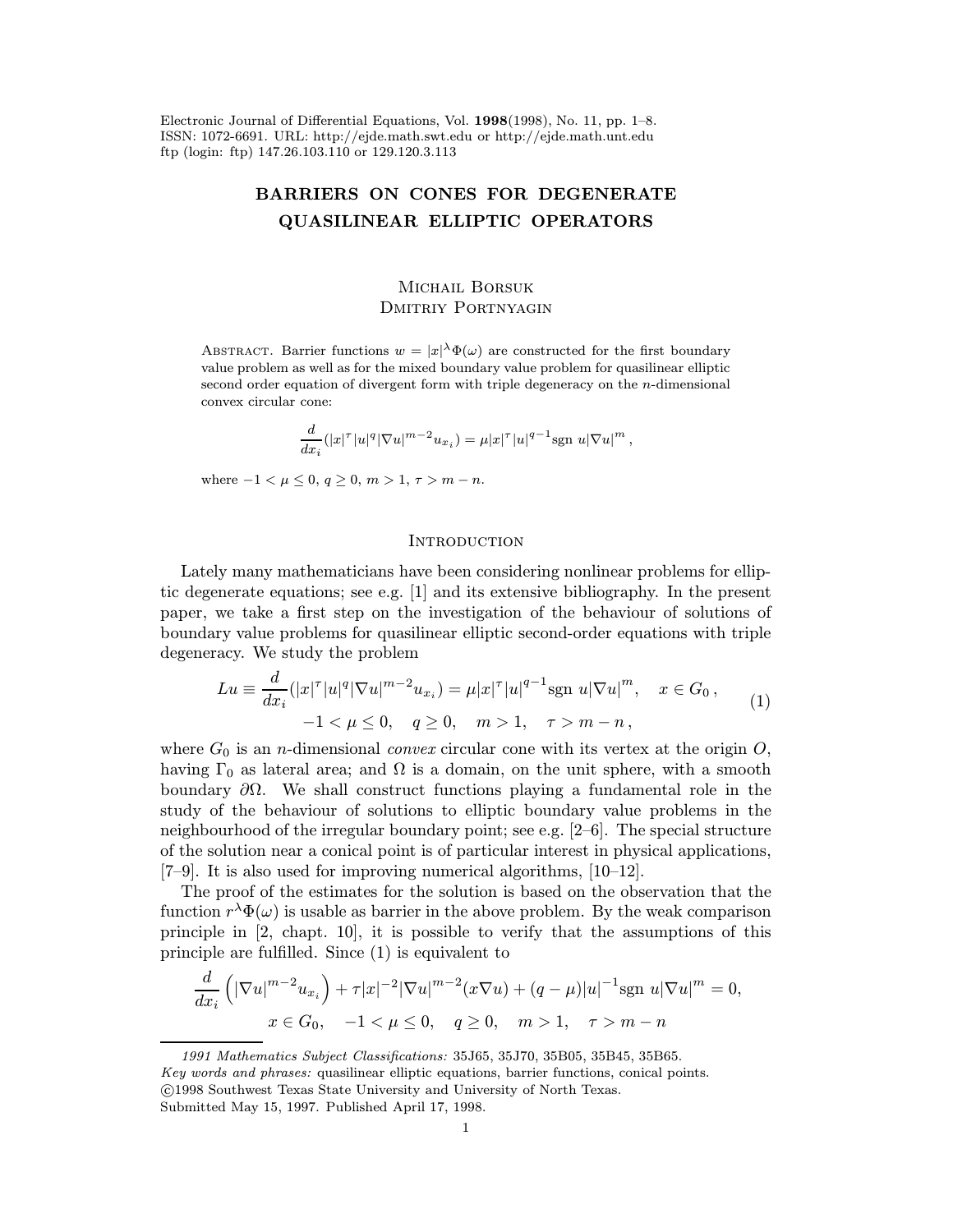on the set where  $u \neq 0$ , one can obtain the bound for solution near conical boundary point. In this setting, finding of exact value of the exponent  $\lambda$  is very important and very difficult. For the case of a planar bounded domain with corner boundary points, the exact value of the exponent  $\lambda$  will be calculated explicitly.

Let us transfer the above problem to spherical coordinates with the pole at the point O.

$$
x_1 = r \cos \omega_1,
$$
  
\n
$$
x_2 = r \cos \omega_2 \sin \omega_1,
$$
  
\n
$$
\vdots
$$
  
\n
$$
x_{n-1} = r \cos \omega_{n-1} \sin \omega_{n-2} \dots \sin \omega_1,
$$
  
\n
$$
x_n = r \sin \omega_{n-1} \dots \sin \omega_1,
$$

where  $r = |x| > 0$ ,  $0 < \omega_i < \pi$  for  $i = 1, ..., n-2$ , and  $0 < \omega_{n-1} < 2\pi$ . The differential operator L takes the form

$$
Lu = \frac{1}{J}\sum_{i=1}^n \frac{d}{d\xi_i} \left( r^{\tau} |u|^q |\nabla u|^{m-2} \frac{J}{H_i^2} \frac{\partial u}{\partial \xi_i} \right),
$$

where  $J = r^{n-1} \sin^{n-2} \omega_1, \ldots, \sin \omega_{n-2}$ ;  $H_1 = 1$ ;  $\xi_1 = r$ ;  $\xi_{i+1} = \omega_i$  and  $H_{i+1} =$ where  $\sigma = r \frac{\sinh(\omega_1, \ldots, \sin(\omega_n))}{\sin(\omega_1, \ldots, \sin(\omega_n))}$ ;  $r_1 = 1$ ;  $q_i = (\sin(\omega_1, \ldots, \sin(\omega_{i-1}))^2)$  for  $i = \{2, n-1\}$ .

We shall seek the solution of (1) as a function of the form  $u = r^{\lambda} \Phi(\omega)$  with  $\Phi(\omega) \geq 0$ . Then  $\Phi(\omega)$  satisfies the equation

$$
\frac{1}{j(\omega)}\sum_{k=1}^{n-1} \frac{d}{d\omega_k} \left( \frac{j(\omega)}{q_k} (\lambda^2 \Phi^2 + |\nabla_{\omega} \Phi|^2)^{(m-2)/2} |\Phi|^q \frac{\partial \Phi}{\partial \omega_k} \right) \n+ \lambda [\lambda (q+m-1) + \tau + n - m] (\lambda^2 \Phi^2 + |\nabla_{\omega} \Phi|^2)^{(m-2)/2} \Phi |\Phi|^q \n= \mu \Phi |\Phi|^{q-2} (\lambda^2 \Phi^2 + |\nabla_{\omega} \Phi|^2)^{m/2}, \omega \in \Omega, \quad (2)
$$

where  $|\nabla_{\omega} \Phi|^2 = \sum_{j=1}^{n-1} \frac{1}{q_j} (\frac{\partial \Phi}{\partial \omega_j})^2$ , and  $j(\omega) = \sin^{n-2} \omega_1 \dots \sin \omega_{n-2}$ .

## The Dirichlet problem

First we consider the Dirichlet problem for (1) when  $u|_{\Gamma_0} = 0$ . On multiplying (2) by  $\Phi(\omega)$  and integrating by parts over  $\Omega$  we obtain

$$
\int_{\Omega} (\lambda^2 \Phi^2 + |\nabla_{\omega} \Phi|^2)^{(m-2)/2} |\Phi|^q |\nabla_{\omega} \Phi|^2 d\Omega
$$
\n
$$
= \lambda [\lambda (q + m - 1) + \tau + n - m] \int_{\Omega} (\lambda^2 \Phi^2 + |\nabla_{\omega} \Phi|^2)^{(m-2)/2} |\Phi|^{q+2} d\Omega
$$
\n
$$
- \mu \int_{\Omega} |\Phi|^q (\lambda^2 \Phi^2 + |\nabla_{\omega} \Phi|^2)^{m/2} d\Omega
$$
\n
$$
\equiv \int_{\Omega} (\lambda^2 \Phi^2 + |\nabla_{\omega} \Phi|^2)^{(m-2)/2} |\Phi|^q \times
$$
\n
$$
\{\lambda [\lambda (q + m - 1) + \tau + n - m] \Phi^2 - \mu (\lambda^2 \Phi^2 + |\nabla_{\omega} \Phi|^2) \} d\Omega.
$$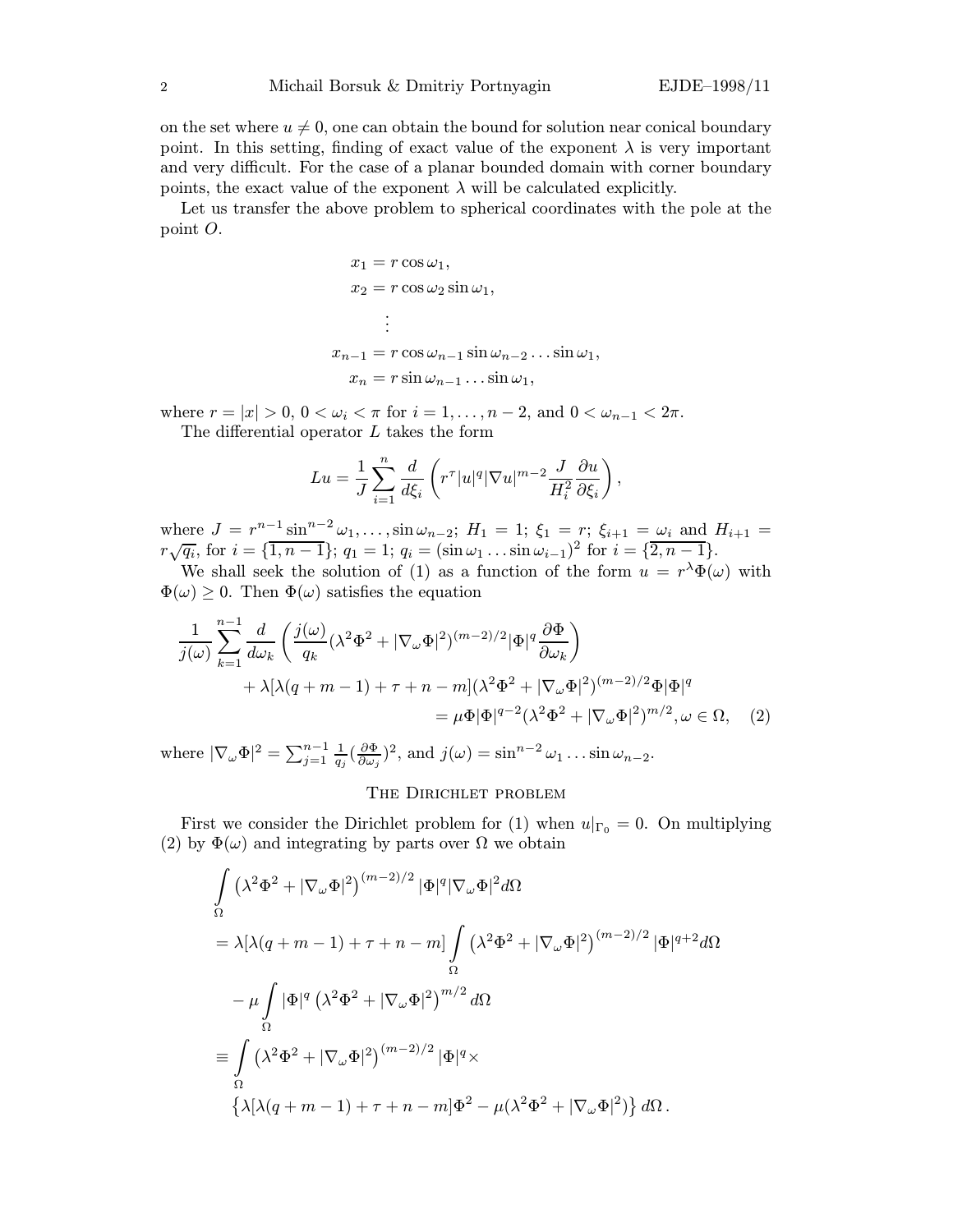Hence, it follows that

$$
(1+\mu)\int_{\Omega} (\lambda^2 \Phi^2 + |\nabla_{\omega} \Phi|^2)^{(m-2)/2} |\Phi|^q |\nabla_{\omega} \Phi|^2 d\Omega
$$
  
=  $\lambda [\lambda (q+m-1-\mu)+\tau+n-m] \int_{\Omega} (\lambda^2 \Phi^2 + |\nabla_{\omega} \Phi|^2)^{(m-2)/2} |\Phi|^{q+2} d\Omega.$ 

Since  $\Phi(\omega) \neq 0$  and  $\mu > -1$ , we have

$$
\lambda[\lambda(q+m-1-\mu)+\tau+n-m]>0.
$$
 (\*)

We shall consider the case of  $\Phi(\omega)$  not depending on  $\omega_2,\ldots,\omega_{n-1}$ ; so that  $\Phi$  is a function of a single angular coordinate  $\omega_1 = \omega \in (-\omega_0/2, \omega_0/2), 0 < \omega_0 < \pi$ . Such function  $\Phi(\omega)$  satisfies the boundary value problem for ordinary differential equation

$$
[(m-1)\Phi'^{2} + \lambda^{2}\Phi^{2}]\Phi\Phi'' + (\lambda^{2}\Phi^{2} + {\Phi'}^{2}) \times
$$
  

$$
\{(q-\mu)\Phi'^{2} + \lambda[\lambda(q+m-1-\mu)+\tau+n-m]\Phi^{2} + (n-2)\Phi\Phi'\cot\omega\}
$$
  

$$
+(m-2)\lambda^{2}\Phi^{2}\Phi'^{2} = 0, \qquad \omega \in (-\omega_{0}/2, \omega_{0}/2)
$$
  

$$
\Phi(-\omega_{0}/2) = \Phi(\omega_{0}/2) = 0.
$$
 (ODE)

By making the substitution  $y = \Phi'/\Phi$  and  $y' + y^2 = \Phi''/\Phi$ , we arrive to

$$
[(m-1)y^{2} + \lambda^{2}]y' + (m-1+q-\mu)(y^{2} + \lambda^{2})^{2}
$$
  
+  $[\lambda(\tau+n-m) + (n-2)y \cot \leq](y^{2} + \lambda^{2}) = 0; \quad \omega \in (-\frac{\omega_{0}}{2}, \frac{\omega_{0}}{2}).$  (3)

Let us now verify that

$$
\Phi(-\omega) = \Phi(\omega), \quad y(-\omega) = -y(\omega), \quad y'(-\omega) = y'(\omega),
$$

$$
\Phi'(-\omega) = -\Phi'(\omega), \quad \forall \omega \in \left(-\frac{\omega_0}{2}, \frac{\omega_0}{2}\right).
$$

Putting  $\omega = 0$  we obtain  $y(0) = 0$ . Therefore, it is sufficient to consider the equation only on the interval  $(0, \omega_0/2)$ . Since  $\cot \omega > 0$  on  $(0, \omega_0/2)$ , from (3) and (\*) it follows that

$$
[(m-1)y^{2} + \lambda^{2}]y' + (n-2)y(y^{2} + \lambda^{2}) \cot \omega < 0, \quad \omega \in (0, \frac{\omega_{0}}{2}).
$$
 (4)

Let us solve the Cauchy problem

$$
[(m-1)\overline{y}^2 + \lambda^2]\overline{y}' + (n-2)\overline{y}(\overline{y}^2 + \lambda^2)\cot\omega = 0, \quad \omega \in (0, \frac{\omega_0}{2});
$$
  

$$
\overline{y}(0) = 0.
$$

We obtain

$$
\int \frac{(m-1)\overline{y}^2 + \lambda^2}{\overline{y}(\overline{y}^2 + \lambda^2)} d\overline{y} = -(n-2) \int \cot \omega d\omega + \text{const}
$$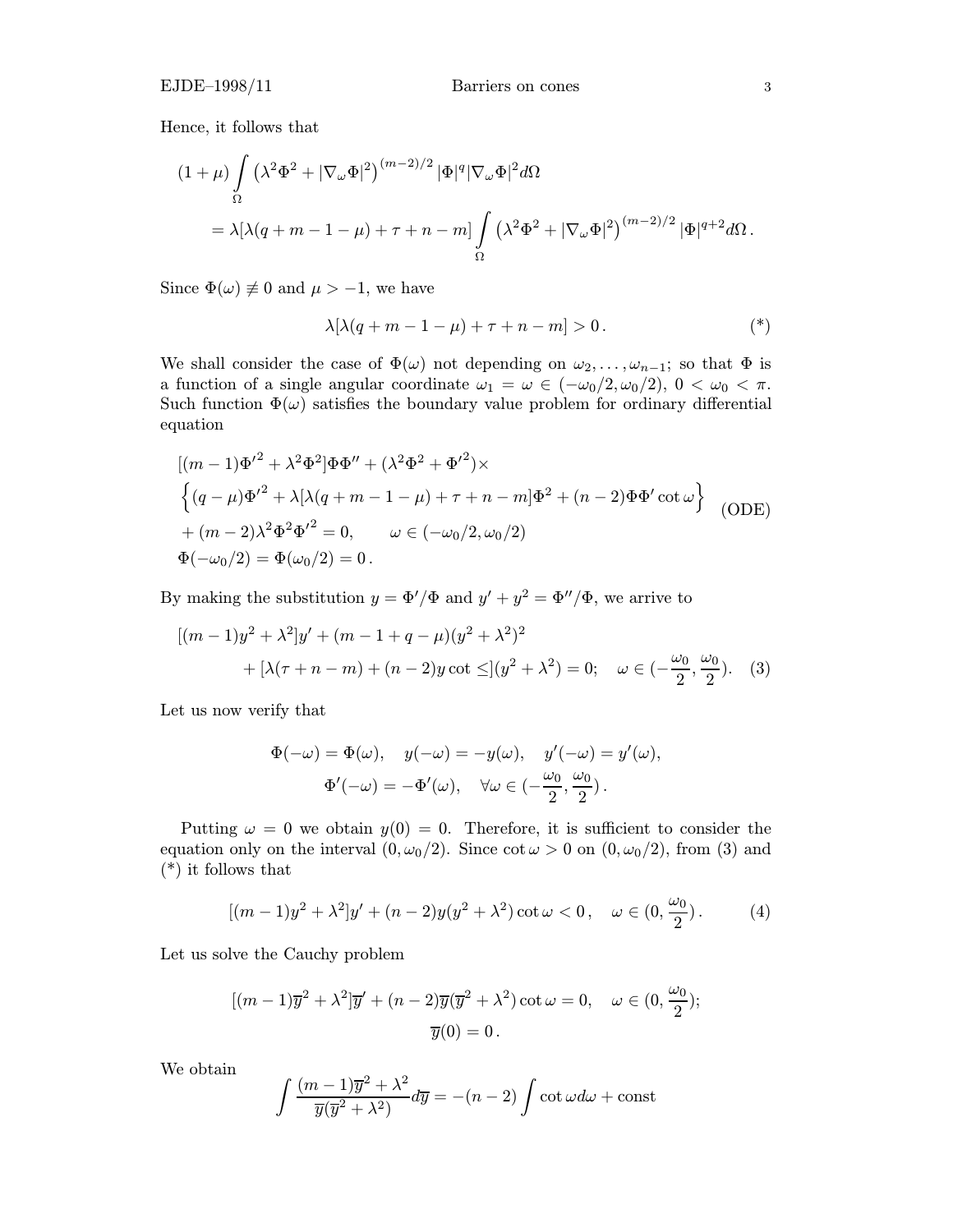which implies

$$
\overline{y}(\overline{y}^2 + \lambda^2)^{(m-2)/2} = C \sin^{2-n} \omega
$$

$$
\overline{y}(0) = 0.
$$

This, in turn, implies  $C = 0$  and  $\overline{y} \equiv 0$ .

Comparing the solution of (4) with that of the Cauchy problem, we deduce that  $y(\omega) \leq 0$ . Since  $\cot \omega > 0$  and  $y \leq 0$  on our interval, by (3) we have

$$
[(m-1)y^{2} + \lambda^{2}]y' + [(m-1+q-\mu)(\lambda^{2}+y^{2}) + \lambda(\tau+n-m)](\lambda^{2}+y^{2})
$$
  
= -(n-2)y(y^{2} + \lambda^{2}) \cot \omega \ge 0, \quad \omega \in (0, \frac{\omega\_{0}}{2}).

Thus, for  $(0, \omega_0/2)$  we have,

$$
[(m-1)y^{2} + \lambda^{2}]y' \ge -[(m-1+q-\mu)(\lambda^{2}+y^{2}) + \lambda(\tau+n-m)](\lambda^{2}+y^{2})
$$
  

$$
y(0) = 0.
$$

Similarly by the comparison theorem, we obtain  $y(\omega) \geq z(\omega)$ , where  $z(\omega)$  with  $\omega \in (0, \omega_0/2)$  is the solution to Cauchy problem

$$
[(m-1)z2 + \lambda2]z' = -[(m-1+q-\mu)(\lambda2 + z2) + \lambda(\tau + n - m)](\lambda2 + z2),
$$
  
z(0) = 0.

On solving the latter, we obtain the expression for  $z$  in the implicit form

$$
\frac{m-1}{m-1+q-\mu} + \lambda \frac{m-2}{\tau+n-m}
$$
arctan 
$$
\frac{z}{\sqrt{\lambda^2 + \lambda \frac{\tau+n-m}{m-1+q-\mu}}}
$$
arctan 
$$
\frac{z}{\sqrt{\lambda^2 + \lambda \frac{\tau+n-m}{m-1+q-\mu}}}
$$
 (5)  
+ $\omega + \frac{m-2}{m-n-\tau}$ arctan $(\frac{z}{\lambda}) = 0$ .

By combining the obtained results, we conclude that

$$
0 \ge y(\omega) \ge z(\omega). \tag{6}
$$

Let us now return to the equation for  $y(\omega)$ . On making the substitution  $\varphi = \ln \Phi$ ,  $w(\varphi) = y^2(\varphi),$ 

$$
w'(\varphi) = 2yy'(\varphi) = 2y \frac{d\omega}{d\varphi} y'(\omega) = 2y'(\omega),
$$

we obtain

$$
\frac{1}{2}[(m-1)w + \lambda^2]w' + [(m-1+q-\mu)(\lambda^2+w) + \lambda(\tau+n-m)](\lambda^2+w) -(n-2)\sqrt{w}(w+\lambda^2)\cot\omega = 0,
$$

where we have used  $y = \pm \sqrt{w}$  and  $y < 0$ . As we did above, we obtain a differential inequality for w,

$$
\frac{1}{2}[(m-1)w + \lambda^2]w' + [(m-1+q-\mu)(\lambda^2+w) + \lambda(\tau+n-m)](\lambda^2+w) > 0.
$$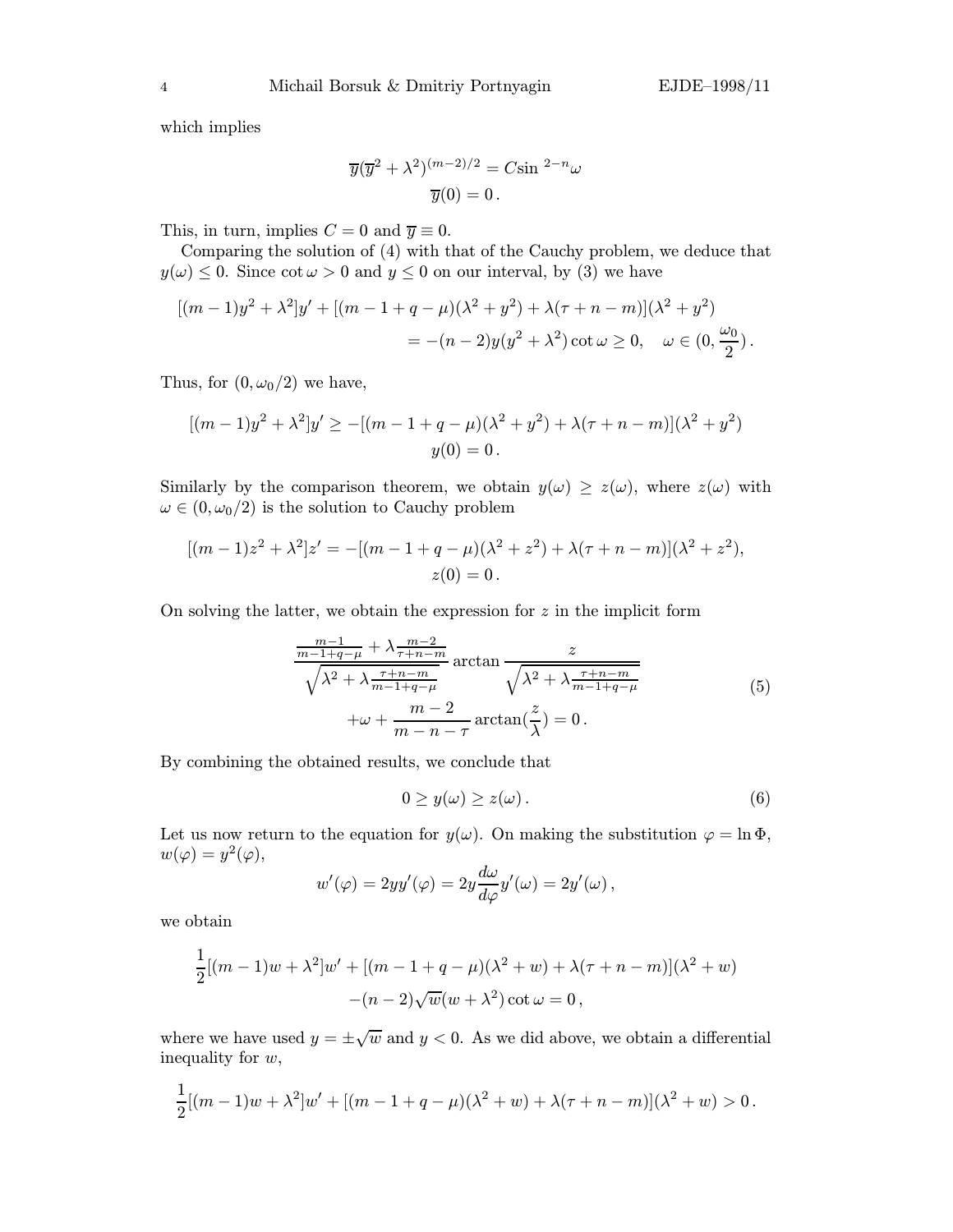## EJDE–1998/11 Barriers on cones 5

Integrating the respective differential equation

$$
\frac{1}{2}[(m-1)\overline{w} + \lambda^2]\overline{w}' + [(m-1+q-\mu)(\lambda^2+\overline{w}) + \lambda(\tau+n-m)](\lambda^2+\overline{w}) = 0
$$

we obtain

$$
\lambda \frac{m-2}{m-n-\tau} \ln(\lambda^2 + \overline{w})
$$
  
+ 
$$
\left(\frac{m-1}{m-1+q-\mu} + \lambda \frac{m-2}{\tau+n-m}\right) \ln((m-1+q-\mu)(\lambda^2+\overline{w}) + \lambda(\tau+n-m))
$$
  
+ 
$$
2\ln \Phi = \ln C.
$$

Solving the latter expression with the respect to  $\Phi$  we obtain

$$
\Phi^{2}(\omega) = C^{2} \left( \frac{(m-1+q-\mu)(\lambda^{2}+\overline{w}) + \lambda(\tau+n-m)}{\lambda^{2}+\overline{w}} \right)^{\lambda(m-2)/(m-n-\tau)} \times
$$

$$
[(m-1+q-\mu)(\lambda^{2}+\overline{w}) + \lambda(\tau+n-m)]^{-(m-1)/(m-1+q-\mu)}.
$$

Now it is evident that  $\overline{w} = z^2(\varphi)$  and  $w = y^2(\varphi)$ . From (6) and  $w \leq \overline{w}$ , it follows that

$$
\Phi^{2}(\omega) = C^{2}(z^{2} + \lambda^{2})^{\frac{1-m}{m-1+q-\mu}} \left( m - 1 + q - \mu + \frac{\lambda(\tau+n-m)}{(z^{2} + \lambda^{2})} \right)^{\frac{\lambda(m-2)}{m-n-\tau} - \frac{m-1}{m-1+q-\mu}}.
$$

Whence it follows that

$$
\Phi(\omega) \sim |z|^{-\frac{(m-1)}{m-1+q-\mu}}
$$
 as  $|z| \to +\infty$ .

Since  $y^2 \n\t\leq z^2$ , it follows that  $1/z^2 \leq 1/y^2$ , and it is now clear that

$$
\lim_{\omega \to (\omega_0/2) - 0} z(\omega) = -\infty
$$

(since  $\Phi(\omega_0/2) = 0$ ). Furthermore, since  $y = \frac{\Phi'}{\Phi} < 0$  and  $\Phi > 0$  on  $(0, \omega_0/2), \Phi' < 0$ . i.e.,  $\Phi(\omega)$  decreases on  $(0, \omega_0/2)$  from the positive value  $\Phi(0)$  to  $\Phi(\omega_0/2) = 0$ .  $\Phi$ does not vanish anywhere else in  $(0, \omega_0/2)$ , otherwise it should increase somewhere. From this equation we have

$$
y' = -[(m - 1 + q - \mu)(y^2 + \lambda^2) + \lambda(\tau + n - m)] \frac{(y^2 + \lambda^2)}{(m - 1)y^2 + \lambda^2}
$$

$$
-(n - 2)y \frac{y^2 + \lambda^2}{(m - 1)y^2 + \lambda^2} \cot \omega \to -\infty \text{ as } y \to -\infty.
$$

That is to say  $y(\omega)$  decreases in the vicinity of the point  $-\omega$ , when  $y \to -\infty$ . It is possible only at  $-\omega = \omega_0/2$ , (when passing  $\omega \to \frac{\omega_0}{2} - 0$ ). On performing the passage to the limit  $\omega \to \frac{\omega_0}{2} - 0$  in (5), and taking into account that  $z \to -\infty$ , we obtain

$$
\frac{\omega_0}{\pi} + \frac{m-2}{\tau+n-m}
$$
\n
$$
= \left(\frac{m-1}{m-1+q-\mu} + \lambda \frac{m-2}{\tau+n-m}\right) \left(\frac{\lambda[\lambda(m-1+q-\mu)+\tau+n-m]}{m-1+q-\mu}\right)^{-1/2}.
$$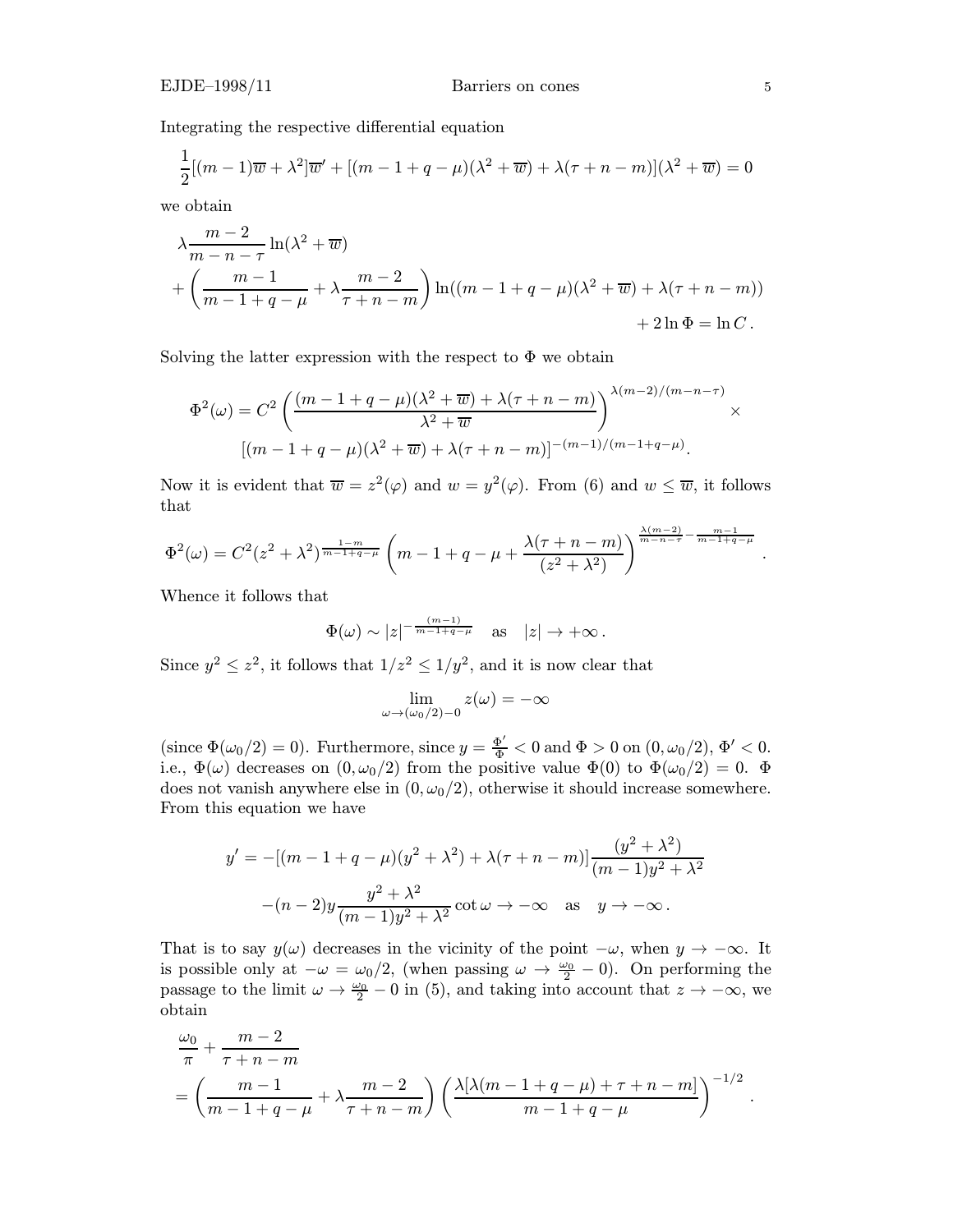Hence we obtain an explicit expression for  $\lambda$ ,

$$
\lambda = \frac{\pi}{2\omega_0(m-1+q-\mu)} \times \left\{ \frac{m(m-2)-2(m-2)t-t^2}{t+2(m-2)} + \frac{\sqrt{[t^2+2(m-2)t+m^2][t^2+2(m-2)t+(m-2)^2]}}{t+2(m-2)} \right\},
$$
\n(7)

where  $t = (\tau + n - m)\omega_0/\pi$ .

In the case of  $n = 2, \tau = 0$  we obtain

$$
\lambda = \frac{(m-1)}{(m-1-\mu+q)} + \frac{(\pi-\omega_0)[m(\pi-\omega_0)+\sqrt{(m-2)^2(\pi-\omega_0)^2+4(m-1)\pi^2}]}{2\omega_0(2\pi-\omega_0)(m-1-\mu+q)}.
$$
\n(8)

In the case of  $\tau = \mu = q = 0$ ,  $n = 2$  we get the result of [13]. If  $m = n = 2$ , from (7) we get

$$
\lambda = \frac{\sqrt{\left(\frac{2\pi}{\omega_0}\right)^2 + \tau^2} - \tau}{2(1 + q - \mu)}.
$$
\n(9)

For the case  $n = 3$ , we assume that  $\tau = 0$ . We shall seek a solution of the form  $u = r^{\lambda} \Phi(\omega) \sin^{\lambda} \Phi$ , with  $\Phi \in (0, \pi)$  and  $\omega \in (-\omega_0/2, \omega_0/2)$ . Then we obtain for  $\Phi(\omega)$  a problem which coincides with (ODE) with  $n = 2$ , and so for  $\lambda$  we have the Expression (8).

## The mixed boundary value problem

Now we consider the mixed boundary value problem in the planar domain  $G_0 =$  $\{(r,\omega) \mid r > 0, 0 < \omega < \omega_0 < \pi\}$ , with a corner boundary point,

$$
\frac{d}{dx_i} \left( |u|^q |\nabla u|^{m-2} u_{x_i} \right) = \mu |u|^{q-1} \text{sgn } u |\nabla u|^m, \quad x \in G_0,
$$

$$
u\Big|_{\omega=\omega_0} = 0, \quad \frac{\partial u}{\partial x_2}\Big|_{\omega=0} = 0,
$$

where  $\omega_0$  is the angle with the vertex at the point O. By a process analogous to the one above, we come to the expression

$$
\lambda = \frac{(m-1)}{(m-1-\mu+q)} + \frac{(\pi-2\omega_0)[m(\pi-2\omega_0)+\sqrt{(m-2)^2(\pi-2\omega_0)^2+4(m-1)\pi^2}]}{8\omega_0(\pi-\omega_0)(m-1-\mu+q)}.
$$
 (10)

Obviously, this expression coincides with (8) for the Dirichlet problem, if in the latter we put  $2\omega_0$  instead of  $\omega_0$ .

Therefore, barrier functions  $w = r^{\lambda} \Phi(\omega)$  have been constructed for the first boundary value problem for the equation (1), and for the mixed boundary value problem for (1) with  $\tau = 0$ .